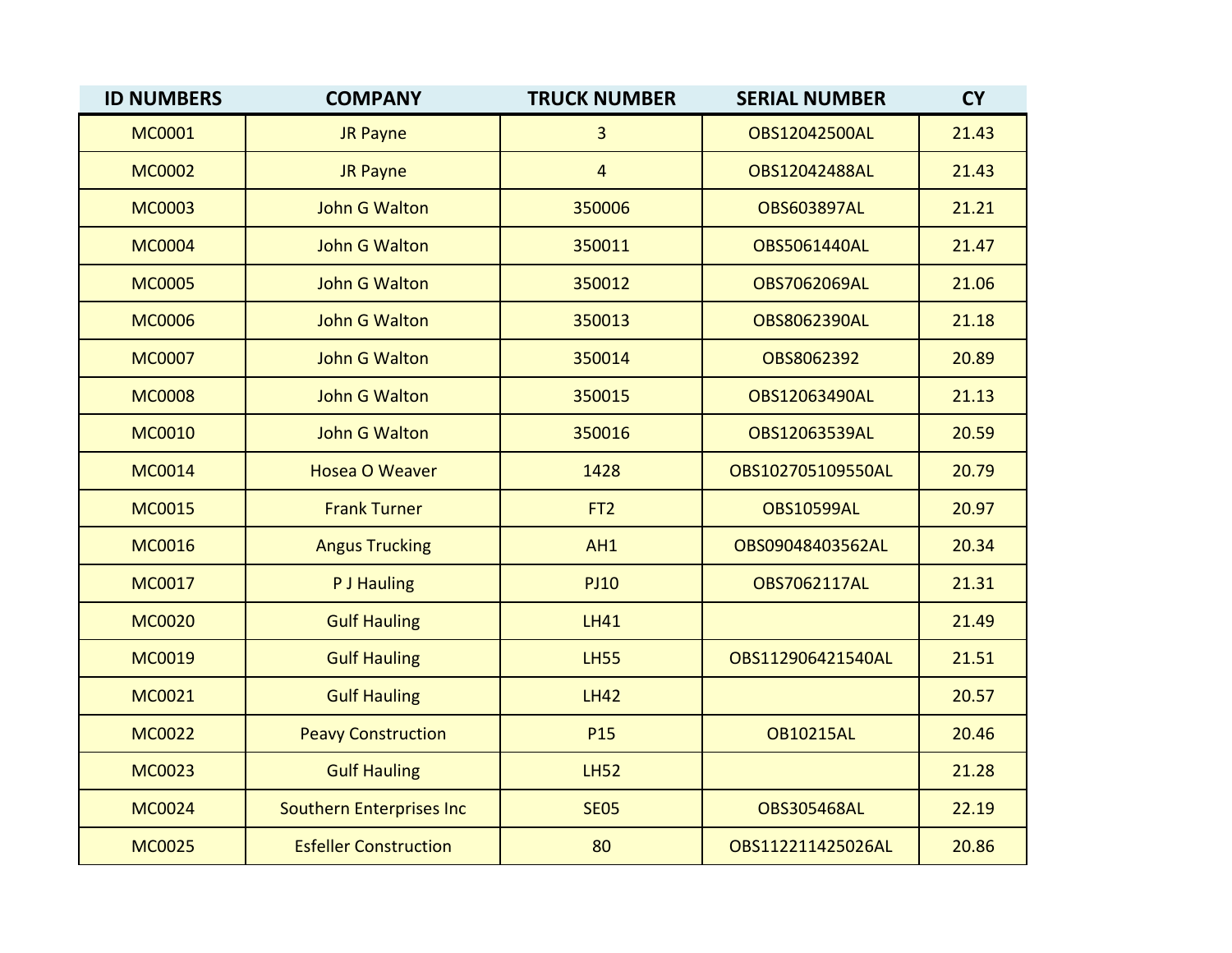| <b>MC0026</b> | <b>Esfeller Construction</b> | 67               | OBS110311424734AL    | 20.88 |
|---------------|------------------------------|------------------|----------------------|-------|
| <b>MC0027</b> | <b>Esfeller Construction</b> | 71               | OBS110311425024AL    | 20.87 |
| <b>MC0028</b> | <b>Gulf Hauling</b>          | <b>LH43</b>      | <b>OBS062547AL</b>   | 22.24 |
| <b>MC0029</b> | <b>J&amp;J Trucking</b>      | JJO2             | OBS4061019AL         | 21.13 |
| <b>MC0030</b> | <b>Gulf Hauling</b>          | <b>LH51</b>      | OBS112906421492AL    | 21.13 |
| <b>MC0031</b> | <b>Southern Enterprises</b>  | <b>SE02</b>      | <b>Plate missing</b> | 20.80 |
| <b>MC0032</b> | <b>L Sessions Hauling</b>    | <b>LS27</b>      | <b>OBS106114AL</b>   | 21.57 |
| <b>MC0037</b> | <b>HCL Contracting</b>       | HCL3             | OBS12052987AL        | 20.89 |
| <b>MC0038</b> | <b>HCL Contracting</b>       | HCL <sub>2</sub> | OBS11993343AL        | 20.42 |
| <b>MC0033</b> | <b>Gulf Hauling</b>          | <b>LH52</b>      | OBS131906441443AL    | 21.14 |
| <b>MC0034</b> | <b>J&amp;J Trucking</b>      | $J$ $J$ $01$     | <b>OBS401530AL</b>   | 21.01 |
| <b>MC0039</b> | <b>John G Walton</b>         | 350020           | OBS131612345019AL    | 20.87 |
| <b>MC0040</b> | <b>John G Walton</b>         | 350019           | OBS131212345018AL    | 20.72 |
| <b>MC0041</b> | <b>John G Walton</b>         | 350022           | OBS131812145021AL    | 20.88 |
| <b>MC0042</b> | <b>John G Walton</b>         | 350018           | OBS131212345017AL    | 20.74 |
| <b>MC0043</b> | <b>John G Walton</b>         | 350021           | OBS131612345020AL    | 20.69 |
| <b>MC0044</b> | <b>Hosea O Weaver</b>        | 1420             | BBS102705109555AL    | 21.69 |
| <b>MC0045</b> | <b>Hosea O Weaver</b>        | 1252             | OBS50512002AL        | 22.41 |
| <b>MC0046</b> | <b>Hosea O Weaver</b>        | 1256             | <b>OBS5051244AL</b>  | 22.56 |
| <b>MC0047</b> | <b>Manning Trucking</b>      | 86               | OBS4061018AL         | 21.52 |
|               |                              |                  |                      |       |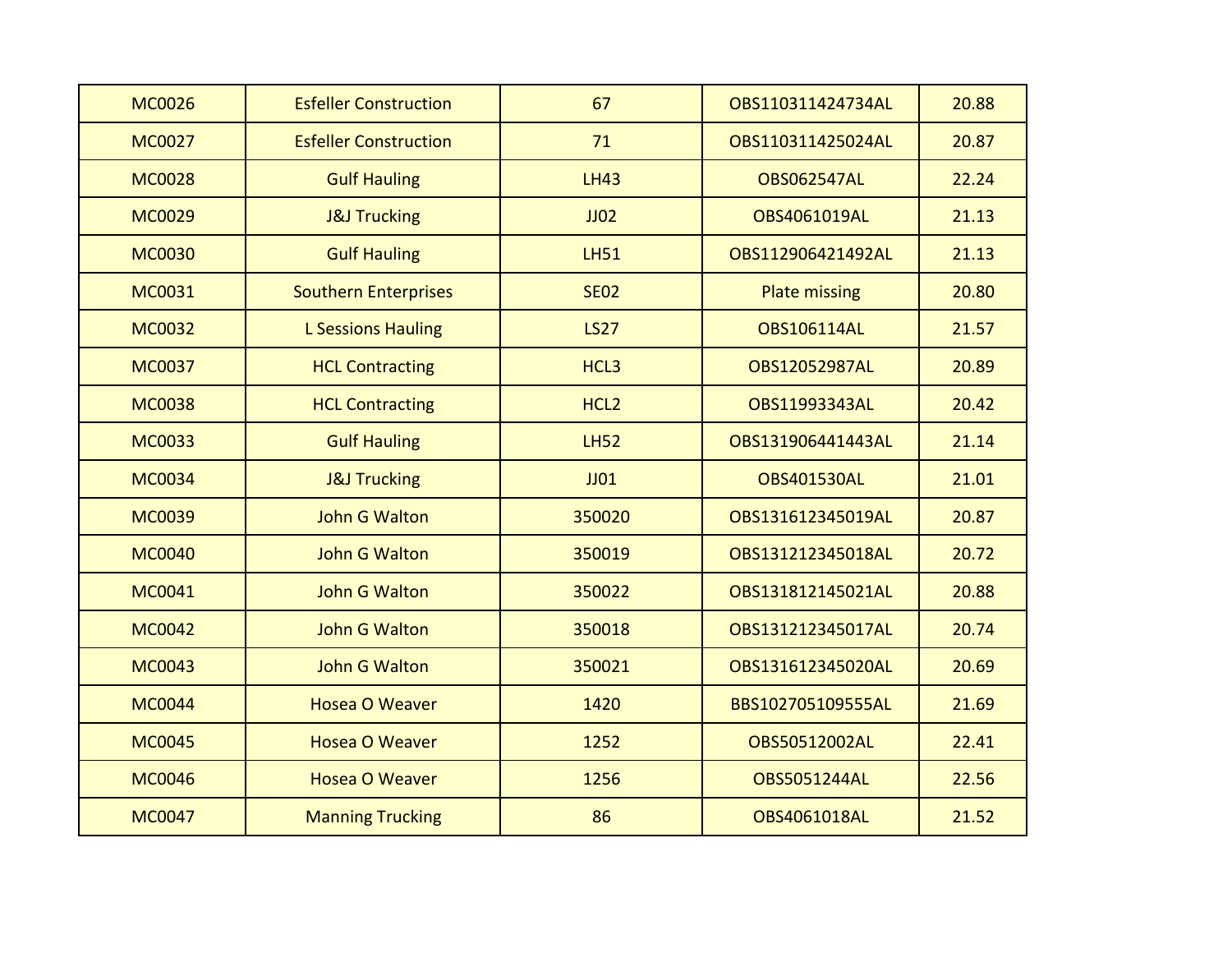| <b>MC0048</b> | <b>Manning Trucking</b>   | 80             | <b>OBS306698AL</b>  | 21.58 |
|---------------|---------------------------|----------------|---------------------|-------|
| <b>MC0049</b> | <b>Manning Trucking</b>   | 85             | <b>OBS306612AL</b>  | 21.61 |
| <b>MC0050</b> | <b>Manning Trucking</b>   | 79             | <b>OBS9052259AL</b> | 21.51 |
| <b>MC0051</b> | <b>Hosea O Weaver</b>     | 1480           | OBS121704429616AL   | 20.83 |
| <b>MC0052</b> | <b>Hosea O Weaver</b>     | 1426           | BBS102705109548AL   | 21.45 |
| <b>MC0053</b> | <b>Hosea O Weaver</b>     | 1474           | OBS102211415717AL   | 21.12 |
| <b>MC0054</b> | <b>Hosea O Weaver</b>     | 1424           | OBS102705109436AL   | 21.61 |
| <b>MC0055</b> | <b>Hosea O Weaver</b>     | 1478           | OBS121104129370AL   | 21.59 |
| <b>MC0056</b> | <b>Hosea O Weaver</b>     | 1473           | OBS1022415726AL     | 21.17 |
| <b>MC0057</b> | <b>Hosea O Weaver</b>     | 1416           | M102605109551AL     | 21.59 |
| <b>MC0058</b> | <b>Hosea O Weaver</b>     | 1415           | M102705109435AL     | 21.32 |
| <b>MC0059</b> | <b>Hosea O Weaver</b>     | 1427           | OBS102705109549AL   | 21.59 |
| <b>MC0060</b> | <b>Hosea O Weaver</b>     | 1423           | OBS102605109558AL   | 21.79 |
| <b>MC0061</b> | <b>Hosea O Weaver</b>     | 1419           | OBS102605109554AL   | 21.87 |
| <b>MC0062</b> | <b>B &amp; B Trucking</b> | <b>BB03</b>    | OBS132603438527AL   | 21.11 |
| <b>MC0063</b> | <b>B &amp; B Trucking</b> | <b>BB08</b>    | OBS110701406902AL   | 21.25 |
| <b>MC0064</b> | <b>Carl Beck</b>          | $\overline{3}$ | <b>BC49255</b>      | 19.88 |
| <b>MC0065</b> | <b>Sullivan Trucking</b>  | $\mathbf{1}$   | <b>OBS7062182AL</b> | 21.46 |
| <b>MC0066</b> | <b>Sullivan Trucking</b>  | $\overline{2}$ | OBS090708103596AL   | 21.44 |
| <b>MC0067</b> | <b>Sullivan Trucking</b>  | 4              | <b>OBS207341AL</b>  | 22.45 |
|               |                           |                |                     |       |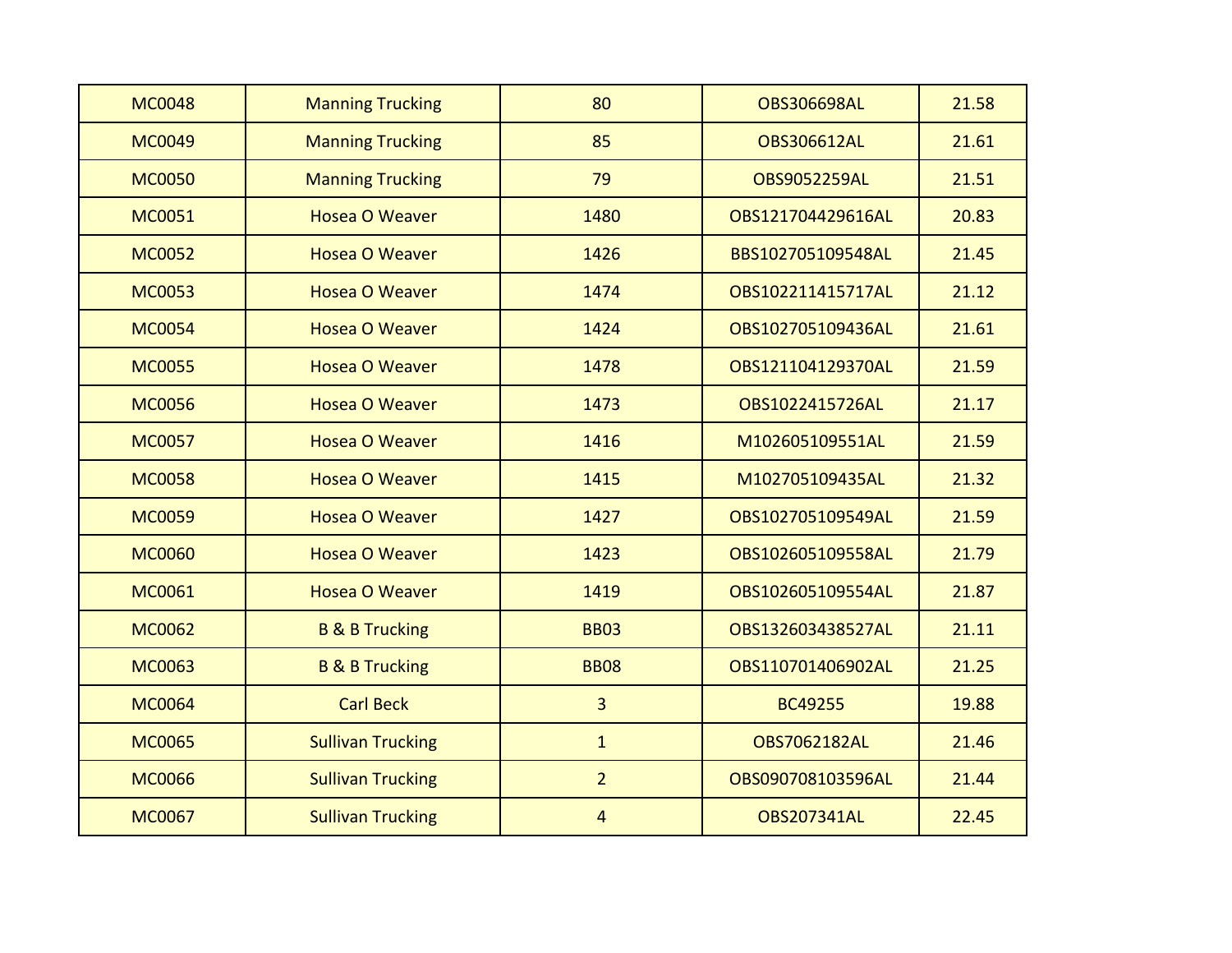| <b>MC0068</b> | <b>Sullivan Trucking</b> | $\overline{7}$ | OBS4061025AL        | 22.48              |
|---------------|--------------------------|----------------|---------------------|--------------------|
| <b>MC0069</b> | <b>Rite Development</b>  | 8              | OBS10052874AL       | 21.32              |
| <b>MC0070</b> | <b>William Boutwell</b>  | KB4            | <b>OBS5061454AL</b> | 21.47              |
| MC0071        | <b>Rite Development</b>  | $\mathbf{1}$   | OBS10031438AL       | 21.15              |
| <b>MC0073</b> | <b>Rite Development</b>  | 6              | <b>OBS205399AL</b>  | 21.55              |
| <b>MC0074</b> | <b>Hill Trucking</b>     | JH-147         | OBS131610144658AL   | 21.25              |
| <b>MC0075</b> | <b>Gulf Hauling</b>      | <b>LH56</b>    | OBS121601426904AL   | 21.25              |
| <b>MC011</b>  | <b>Mobile Asphalt</b>    | 610            |                     | <b>CALL OFFICE</b> |
| <b>MC0012</b> | <b>Mobile Asphalt</b>    | 612            | V1532               | <b>CALL OFFICE</b> |
| <b>MC0035</b> | <b>Hosea O Weaver</b>    | 1492           | 48X2E264071005140   | <b>CALL OFFICE</b> |
| <b>MC0036</b> | <b>Hosea O Weaver</b>    | 1505           | 48X2E264761004484   | <b>CALL OFFICE</b> |
| <b>MC0076</b> | <b>Hill Trucking</b>     | <b>JH142</b>   | OBS131605140197AL   | 21.27              |
| <b>MC0077</b> | <b>Hill Trucking</b>     | <b>JH140</b>   | OBS102508112750AL   | 21.99              |
| <b>MC0078</b> | <b>Hill Trucking</b>     | <b>JH135</b>   | <b>OBS8071578AL</b> | 22.95              |
| <b>MC0079</b> | <b>Manning Trucking</b>  | 82             | <b>OBS306715AL</b>  | 21.38              |
| <b>MC0081</b> | J. T. Skelton            | <b>SDL10</b>   | 2109                | 21.37              |
| <b>MC0082</b> | <b>Gulf Hauling</b>      | <b>LH44</b>    | OBS141706450191AL   | 20.97              |
| <b>MC0083</b> | <b>Gulf Hauling</b>      | <b>LH40</b>    | OBS140606450184AL   | 21.18              |
| <b>MC0084</b> | <b>Gulf Hauling</b>      | <b>LH46</b>    | OBS132808441025AL   | 20.93              |
| <b>MC0085</b> | <b>Gulf Hauling</b>      | <b>LH53</b>    | OBS132509444220AL   | 20.92              |
|               |                          |                |                     |                    |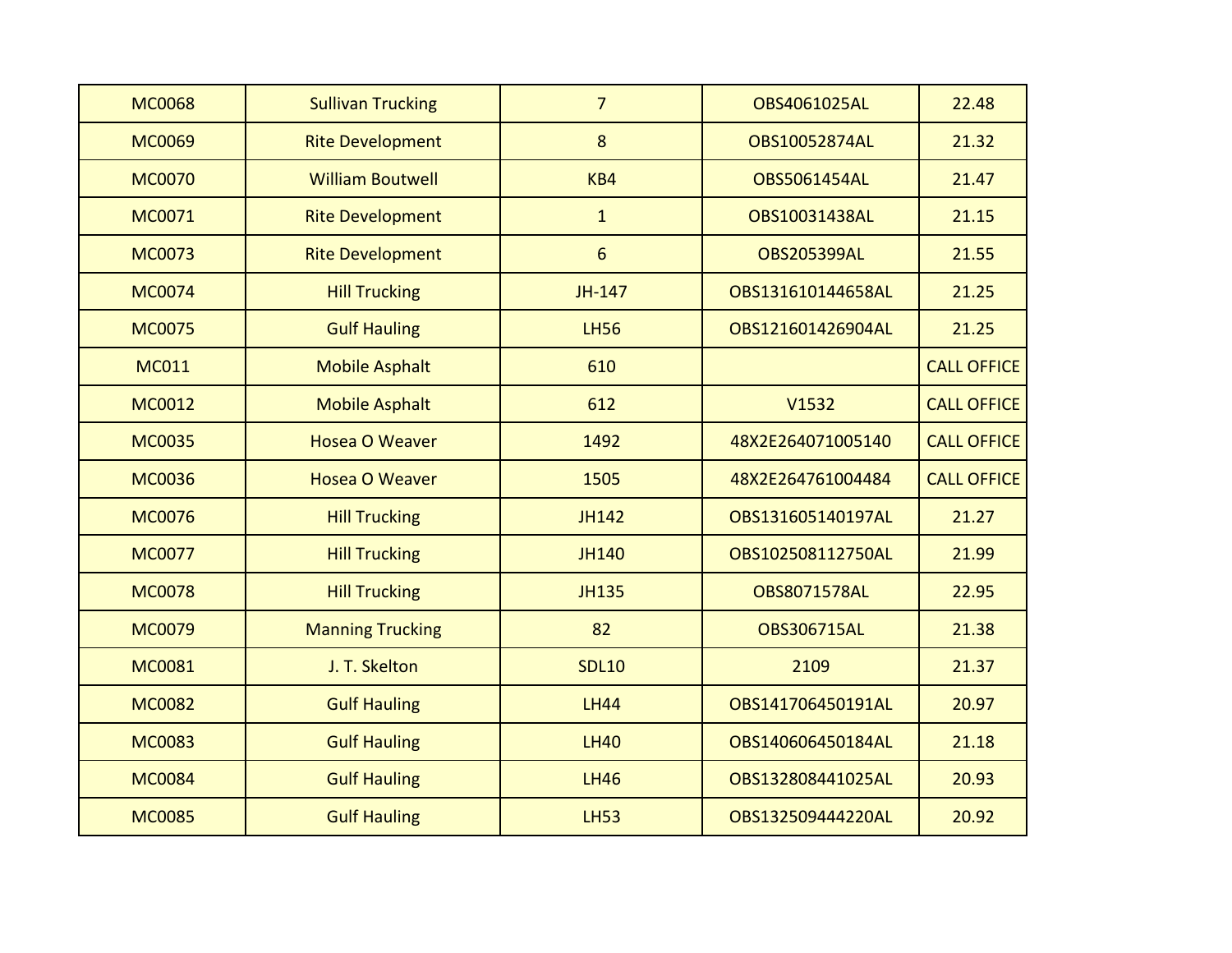| <b>MC0086</b> | <b>Garrett Paving</b>          | GP <sub>2</sub> | <b>OB5981089AL</b>  | 21.00              |
|---------------|--------------------------------|-----------------|---------------------|--------------------|
| <b>MC0087</b> | John G Walton                  | 350024          | BC63257             | 21.44              |
| <b>MC0089</b> | <b>John G Walton</b>           | 350025          | OBS143011354420AL   | 20.36              |
| <b>MC0090</b> | <b>Bryan Contracting</b>       | 49              | OB11052940AL        | 19.39              |
| <b>MC0091</b> | <b>Mark Davis Construction</b> | <b>MD03</b>     | OBS142011457364AL   | 21.07              |
| <b>MC0092</b> | <b>J&amp;J Trucking</b>        | JJO4            | OBS132805440339HI   | 19.81              |
| <b>MC0095</b> | <b>Gulf Equipment</b>          | 120             | <b>OB5206540AL</b>  | 21.26              |
| <b>MC0093</b> | <b>Gulf Equipment</b>          | <b>TL112</b>    | 562BB26BXBM007896   | 22.04              |
| <b>MC0096</b> | <b>Gulf Hauling</b>            | $LH-50$         |                     | 20.10              |
| <b>MC0097</b> | <b>Gulf Hauling</b>            | $LH-54$         | S1207064-10991L     | 20.11              |
| <b>MC0098</b> | <b>Mark Davis Construction</b> | <b>MD04</b>     | OBS142511457370AL   | 21.08              |
| <b>MC0100</b> | <b>C. THORNTON</b>             | $T-86$          | OB200411AL          | 20.49              |
| <b>MC0101</b> | <b>C. THORNTON</b>             | $T-75$          | OB4971068AL         | 19.45              |
| <b>MC0099</b> | C. Thornton                    | <b>T115</b>     | OBS10042038AL       | 22.14              |
| <b>MC0094</b> | <b>Gulf Equipment</b>          | <b>TL114</b>    | 1P24HS218A003813    | <b>CALL OFFICE</b> |
| <b>MC0102</b> | <b>Gulf Equipment</b>          | 138             | <b>OBS7061960AL</b> | 21.16              |
| <b>MC0103</b> | <b>Esfeller Construction</b>   | 21              | <b>OBS308319AL</b>  | 21.35              |
| <b>MC0104</b> | <b>John G Walton</b>           | 350026          | OBS151106361072AL   | 20.33              |
| <b>MC0105</b> | <b>John G Walton</b>           | 350027          | OBS151106361076AL   | 20.46              |
| <b>MC0106</b> | <b>HCL</b>                     | HCL04           | OBS141212458171AL   | 21.25              |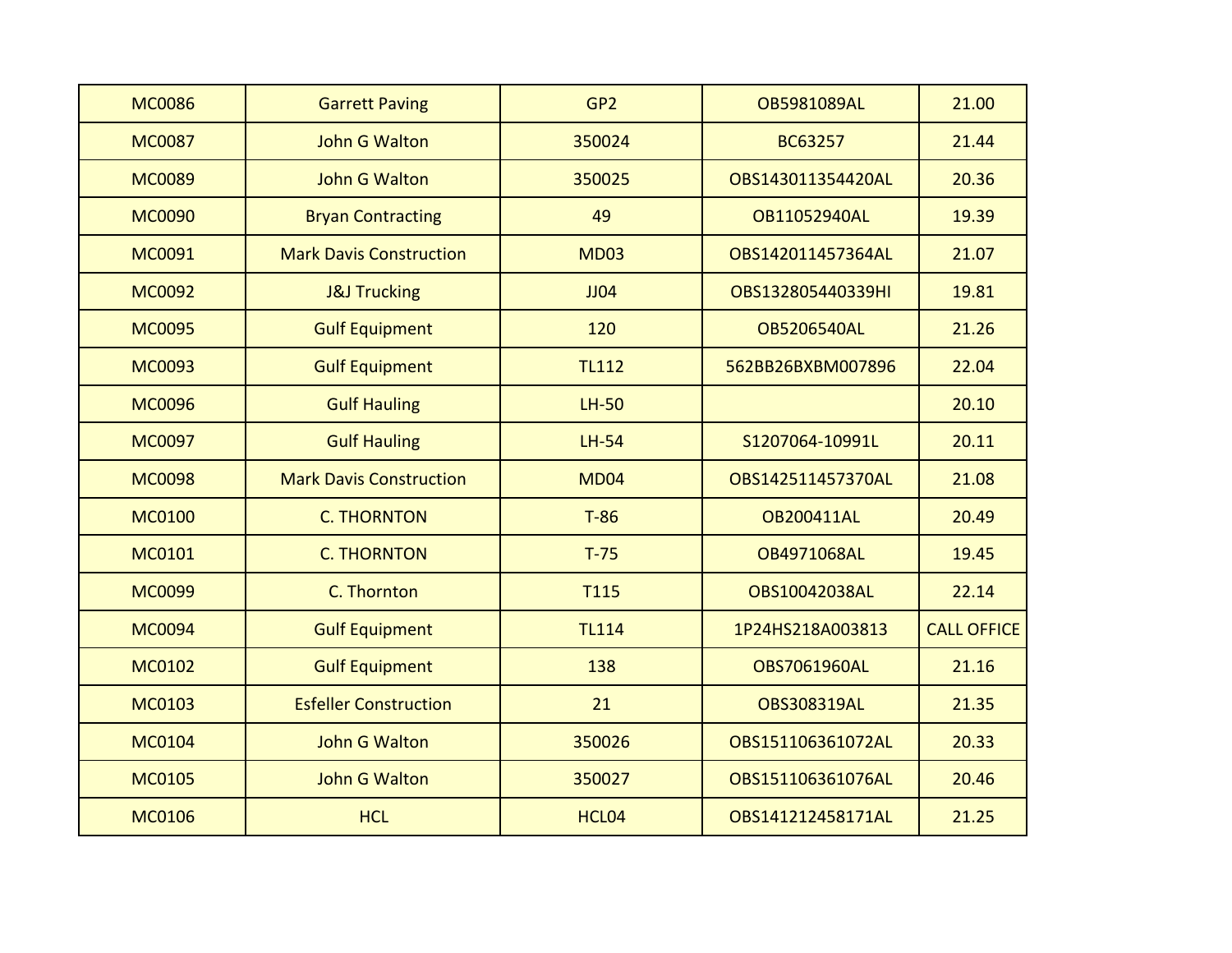| <b>MC0107</b> | <b>HCL</b>               | HCL05        | OBS152503461823AL         | 21.25 |
|---------------|--------------------------|--------------|---------------------------|-------|
| <b>MC0109</b> | W. R. Mitchell           | 5            | 7001988AL                 | 20.72 |
| <b>MC0108</b> | <b>BB Trucking</b>       | <b>BB08</b>  | OBS142010456844AL         | 21.04 |
| <b>MC0111</b> | <b>BB Trucking</b>       | <b>TL13</b>  | N/A                       | 27.11 |
| <b>MC0113</b> | <b>Gulf Equipment</b>    | 280          | OBS152407165932AL         | 20.81 |
| <b>MC0114</b> | <b>Gulf Equipment</b>    | 281          | OBS151307361093AL         | 19.62 |
| <b>MC0115</b> | <b>JDS Construction</b>  | <b>JDS04</b> | OBS12053049AL             | 22.62 |
| <b>MC0116</b> | <b>JDS Construction</b>  | <b>JDS06</b> | OBM081305577680AL         | 19.34 |
| <b>MC0110</b> | <b>Hill Trucking</b>     | <b>JH158</b> | OBS152503161413AL         | 21.32 |
| <b>MC0112</b> | <b>Hill Trucking</b>     | <b>JH160</b> | OBS15080467001AL          | 20.72 |
| <b>MC0119</b> | <b>Hill Trucking</b>     | <b>JH155</b> | OBS141107153224AL         | 21.16 |
| <b>MC0118</b> | <b>Hill Trucking</b>     | JH146        | OBS131710144657AL         | 21.31 |
| <b>MC0122</b> | <b>B&amp;B</b>           | <b>BB04</b>  | OBS6061795AL              | 21.03 |
| <b>MC0123</b> | <b>Hosea O Weaver</b>    | 3101         | OBS130711445526AL         | 20.41 |
| <b>MC0125</b> | <b>Hosea O Weaver</b>    | 1472         | OBS101511415728AL         | 20.58 |
| <b>MC0124</b> | <b>Hosea O Weaver</b>    | 3103         | OBS130511445558AL         | 20.92 |
| <b>MC0126</b> | A. Smith Hauling         | <b>AS35</b>  | <b>OX Illegible Plate</b> | 21.75 |
| <b>MC0127</b> | <b>Frank Turner</b>      | $FT-7$       | OBS151211471035AL         | 21.26 |
| <b>MC0128</b> | <b>Angus Hauling</b>     | $AH-2$       | OBS141012457210AL         | 21.12 |
| <b>MC0129</b> | <b>Bryan Contractors</b> | 48           | OBS31908441143AL          | 20.99 |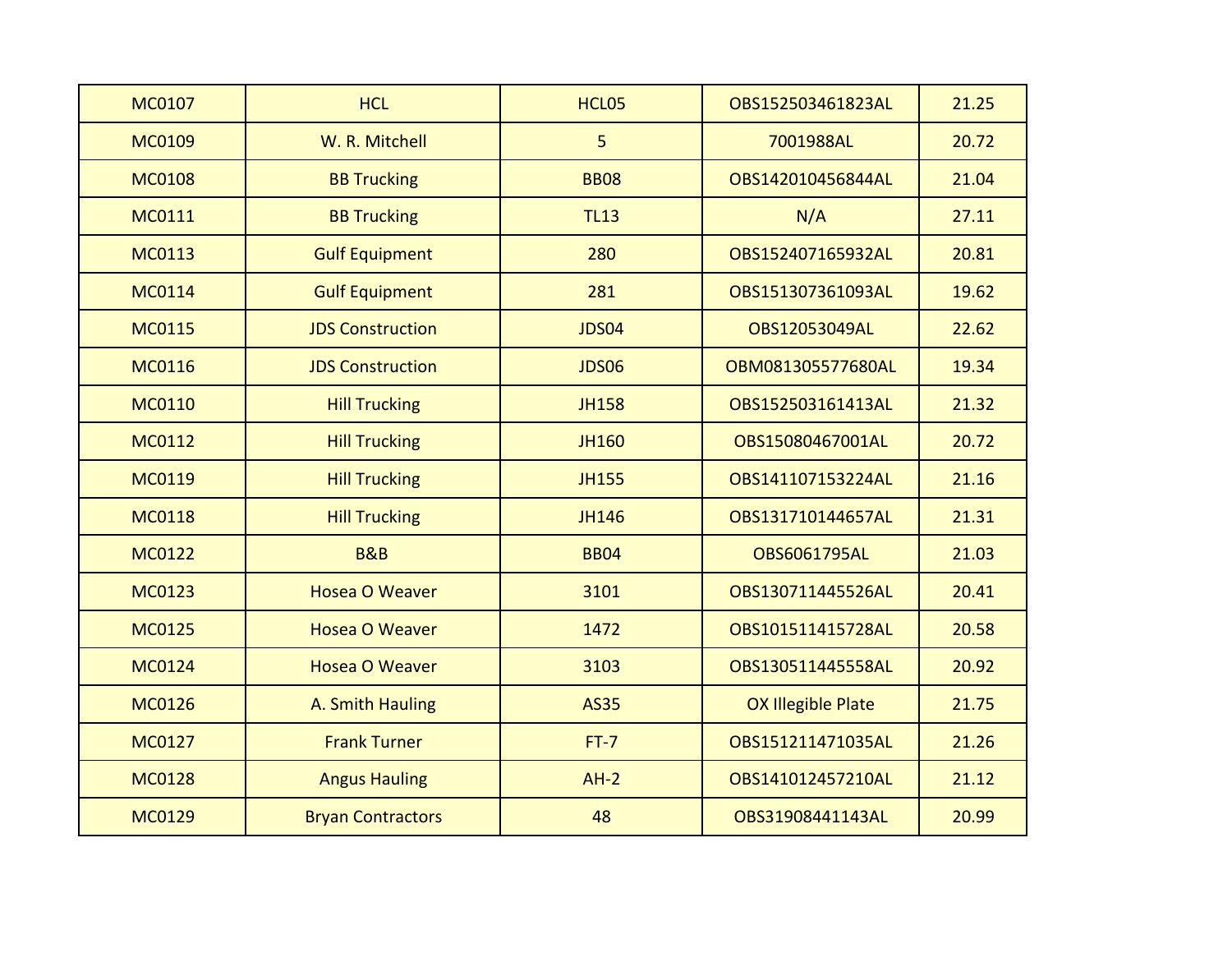| <b>MC0130</b> | G & S Hauling              | <b>GS 31</b>      | <b>OBS7041541AL</b> | 21.71              |
|---------------|----------------------------|-------------------|---------------------|--------------------|
| <b>MC0131</b> | <b>John G Walton</b>       | 3500030           | OBS162503373783AL   | 19.97              |
| <b>MC0132</b> | <b>John G Walton</b>       | 350029            | OBS161103173379MS   | 20.47              |
| <b>MC0133</b> | <b>John G Walton</b>       | 350028            | OBS161103173377MS   | 20.19              |
| <b>MC0138</b> | <b>HCL</b>                 | HCL08             | 170567              | 21.41              |
| <b>MC0141</b> | <b>HCL</b>                 | HCL01             | <b>OBS7062078AL</b> | 20.93              |
| <b>MC0142</b> | <b>HCL</b>                 | HCL <sub>07</sub> | OBS62006178037AL    | 20.74              |
| <b>MC0143</b> | <b>HCL</b>                 | <b>DP28</b>       | 1P924HS20WA003290   | <b>CALL OFFICE</b> |
| <b>MC0144</b> | Thornberg                  | <b>TB002</b>      | OBS131408441812AL   | 20.99              |
| <b>MC0145</b> | Thornberg                  | <b>TB003</b>      | OBS1340841820AL     | 20.26              |
| <b>MC0151</b> | <b>Rite Development</b>    | <b>RD-11</b>      | OBS152409166728AL   | 20.79              |
| <b>MC0153</b> | <b>Hosea O Weaver</b>      | 1593              | OBS170401185745AL   | 20.79              |
| <b>MC0152</b> | <b>Hosea O Weaver</b>      | 1595              | OBS170401185582     | 20.79              |
| <b>MC0139</b> | <b>Development Consult</b> | <b>DC-36</b>      | OBS141212150885AL   | 20.42              |
| <b>MC0140</b> | <b>Development Consult</b> | <b>DC-41</b>      | OBS150907465862AL   | 20.72              |
| <b>MC0134</b> | <b>Development Consult</b> | <b>DC-45</b>      | OBS150309267482AL   | 20.78              |
| <b>MC0135</b> | <b>Development Consult</b> | <b>DC-42</b>      | OBS152807466615AL   | 20.65              |
| <b>MC0136</b> | <b>Development Consult</b> | <b>DC-47</b>      | 1P924HS23GA003236   | 21.46              |
| <b>MC0137</b> | <b>Development Consult</b> | <b>DC-51</b>      | 1P924HS29DA003091   | <b>CALL OFFICE</b> |
| <b>MC0149</b> | <b>Development Consult</b> | <b>DC-39</b>      | OBS151300145996AL   | 20.50              |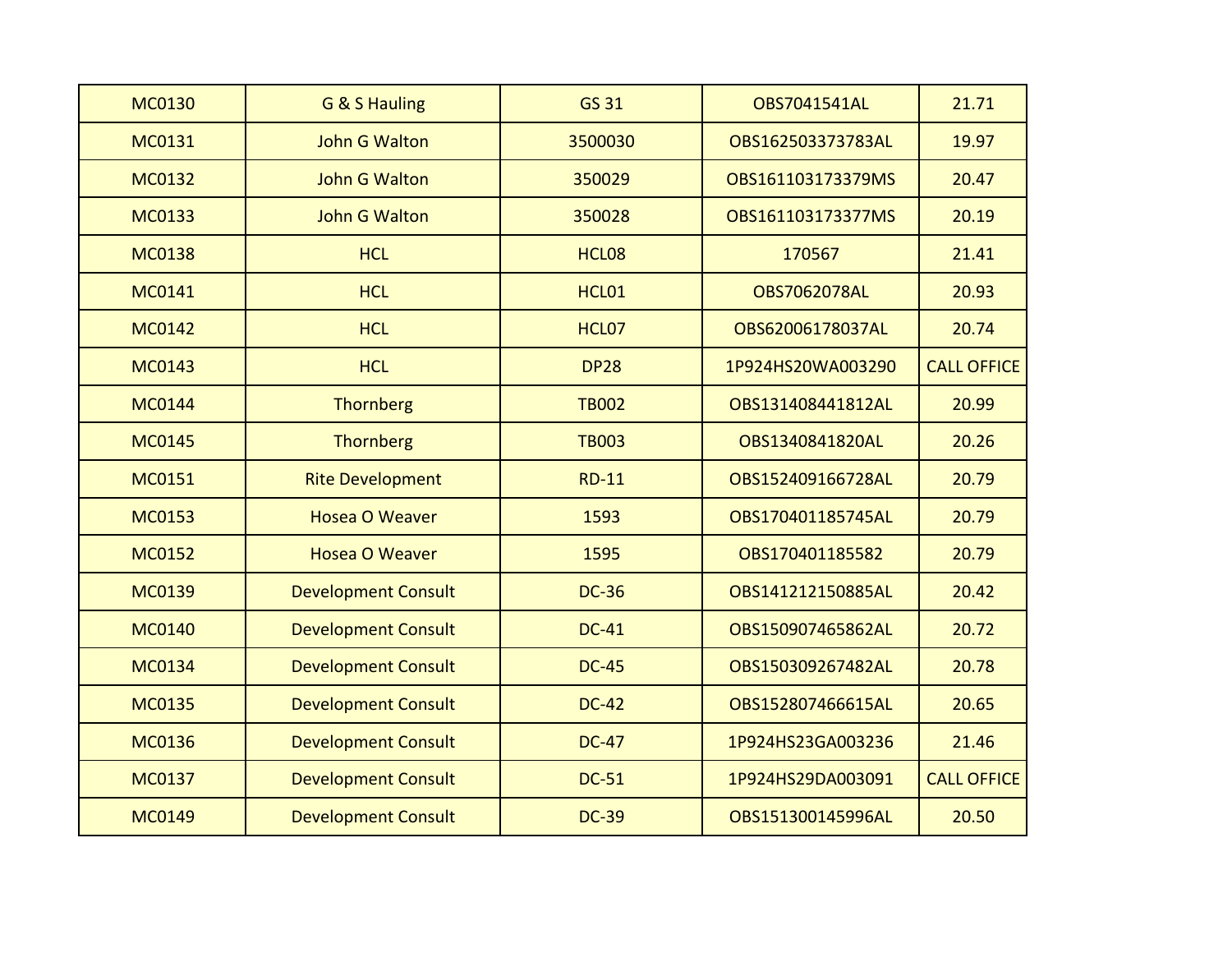| <b>MC0148</b> | <b>Development Consult</b> | <b>DC-44</b>   | OBS150209267513AL   | 20.50 |
|---------------|----------------------------|----------------|---------------------|-------|
| <b>MC0147</b> | <b>Development Consult</b> | <b>DC-46</b>   | OBS150609267475AL   | 20.50 |
| <b>MC0146</b> | <b>Development Consult</b> | <b>DC-40</b>   | OBS150907465859AL   | 20.50 |
| <b>MC0155</b> | <b>Mobile Asphalt</b>      | <b>TRL615</b>  | 1E9V18894FE111057   | 28.72 |
| <b>MC0156</b> | <b>Mobile Asphalt</b>      | <b>TRL617</b>  | 1E9V18893FE111058   | 28.72 |
| MC-0154       | <b>Mobile Asphalt</b>      | <b>TRL614</b>  | 1E9V18871FE111056   | 28.72 |
| <b>MC0157</b> | <b>Mobile Asphalt</b>      | <b>TRL616</b>  | 1E9V1888OFE111057   | 28.72 |
| <b>MC0121</b> | <b>Jay Hill</b>            | <b>JH145</b>   | OBS60102901413AL    | 21.23 |
| <b>MC0120</b> | <b>Jay Hill</b>            | <b>JH157</b>   | OBS50804101412AL    | 21.42 |
| <b>MC0009</b> | <b>John G Walton</b>       | 350017         | <b>OBS6051400AL</b> | 22.47 |
| <b>MC0088</b> | <b>John G Walton</b>       | 350023         | <b>BC3258</b>       | 21.48 |
| <b>MC0159</b> | <b>James Adams</b>         | $JA-16$        | <b>OBS7061957AL</b> | 22.77 |
| <b>MC0160</b> | <b>James Adams</b>         | $JA-9$         | 16009652G           | 22.05 |
| <b>MC0161</b> | <b>James Adams</b>         | $JA-12$        | 40175041L           | 22.47 |
| <b>MC0162</b> | <b>James Adams</b>         | $JA-14$        | <b>OBS2021348AL</b> | 21.17 |
| <b>MC0163</b> | <b>James Adams</b>         | $JA-21$        | OBS160303175782AL   | 21.17 |
| <b>MC0164</b> | <b>James Adams</b>         | $JA-20$        | OBS160806178838AL   | 21.17 |
| <b>MC0165</b> | <b>A SMITH</b>             | <b>AS35</b>    | <b>OBSXXXXXXX</b>   | 21.94 |
| <b>MC0167</b> | <b>EZELL CONTRACTORS</b>   | K <sub>5</sub> | <b>OBS09919AL</b>   | 21.02 |
| <b>MC0168</b> | <b>DAVID LOFTON</b>        | $\overline{2}$ | <b>OBS07773AL</b>   | 21.25 |
|               |                            |                |                     |       |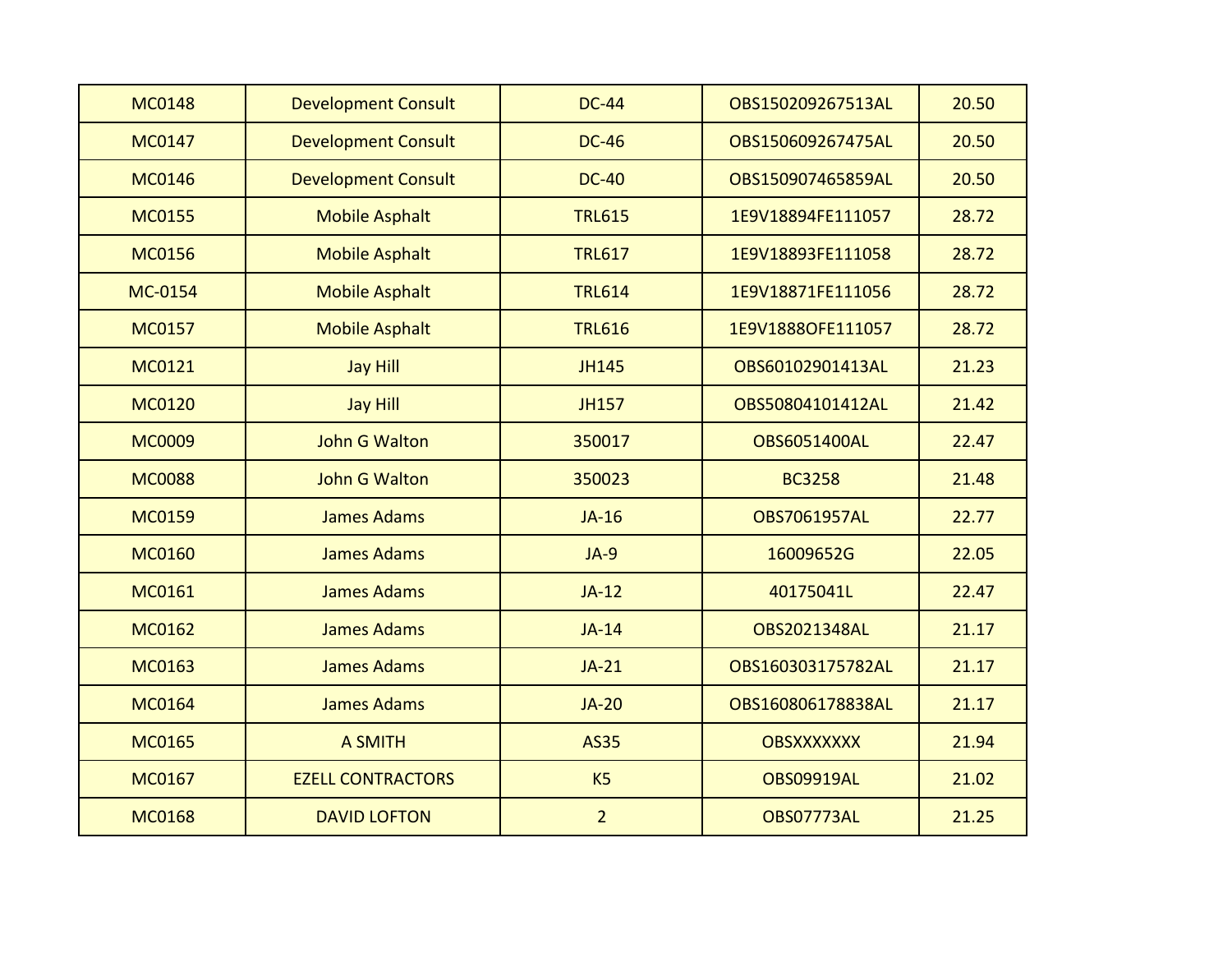| <b>MC0166</b> | <b>John G Walton</b>             | 350031          | OBS162003378787AL     | 20.31 |
|---------------|----------------------------------|-----------------|-----------------------|-------|
| <b>MC0169</b> | <b>John G Walton</b>             | 350032          | 5KKMAVDVOJPJK8263     | 20.90 |
| <b>MC0170</b> | <b>John G Walton</b>             | 350033          | 5KKMAVDV2JPJK8264     | 20.98 |
| <b>MC0173</b> | <b>MCA Trucking</b>              | <b>MC22</b>     | INKDX8TX76J137603     | 20.69 |
| <b>MC0174</b> | <b>Esfeller Construction</b>     | 81              | 1M2AT04C97M005955     | 20.84 |
| <b>MC0175</b> | <b>Esfeller Construction</b>     | 82              | 1M2AX18C0GM034281     | 20.88 |
| <b>MC0176</b> | <b>Esfeller Construction</b>     | 99              | 1M2AX18C2GM034282     | 21.16 |
| <b>MC0177</b> | <b>Aaron Boone</b>               | ATB1            | 1NKDX4TX2EJ408979     | 20.91 |
| <b>MC0179</b> | <b>Chris Brewer Contracting</b>  | 33              | 1NP-ALUTX-X-7N666073  | 20.76 |
| <b>MC0181</b> | <b>Frank Turner Construction</b> | FT <sub>3</sub> | 1M2AX09C2GM025476     | 20.99 |
| <b>MC0182</b> | <b>Frank Turner Construction</b> | FT <sub>6</sub> | 1M2P267CX1M057503     | 20.81 |
| <b>MC0180</b> | <b>Chris Brewer Contracting</b>  | 110             | 1NKWX4TXXHJ146111     | 20.84 |
| <b>MC0158</b> | <b>Southern Land Development</b> | <b>SLD01</b>    | <b>OB504018AL</b>     | 20.85 |
| <b>MC0184</b> | <b>Hill Trucking</b>             | <b>JH183</b>    | 1NKDX4TX8JJ190640     | 20.91 |
| <b>MC0072</b> | <b>Southern Land Development</b> | <b>SLD02</b>    | 1XP-FDB9X-0-TN-383020 | 24.00 |
| <b>MC0185</b> | <b>JDS Construction</b>          | JDS5            | 3HAGSSNT8HL672423     | 20.80 |
| <b>MC0186</b> | <b>JDS Construction</b>          | JDS7            | 3HAGSSNT8HL672425     | 20.10 |
| <b>MC0187</b> | <b>Sunset Contracting</b>        | <b>S11</b>      | 1NP-FXUEX-0-3N599482  | 19.51 |
| <b>MC0188</b> | <b>Sunset Contracting</b>        | <b>S23</b>      | 1M2AG11C45M022867     | 20.76 |
| <b>MC0189</b> | <b>Sunset Contracting</b>        | <b>S24</b>      | 1M2AG11C55M022862     | 20.49 |
|               |                                  |                 |                       |       |